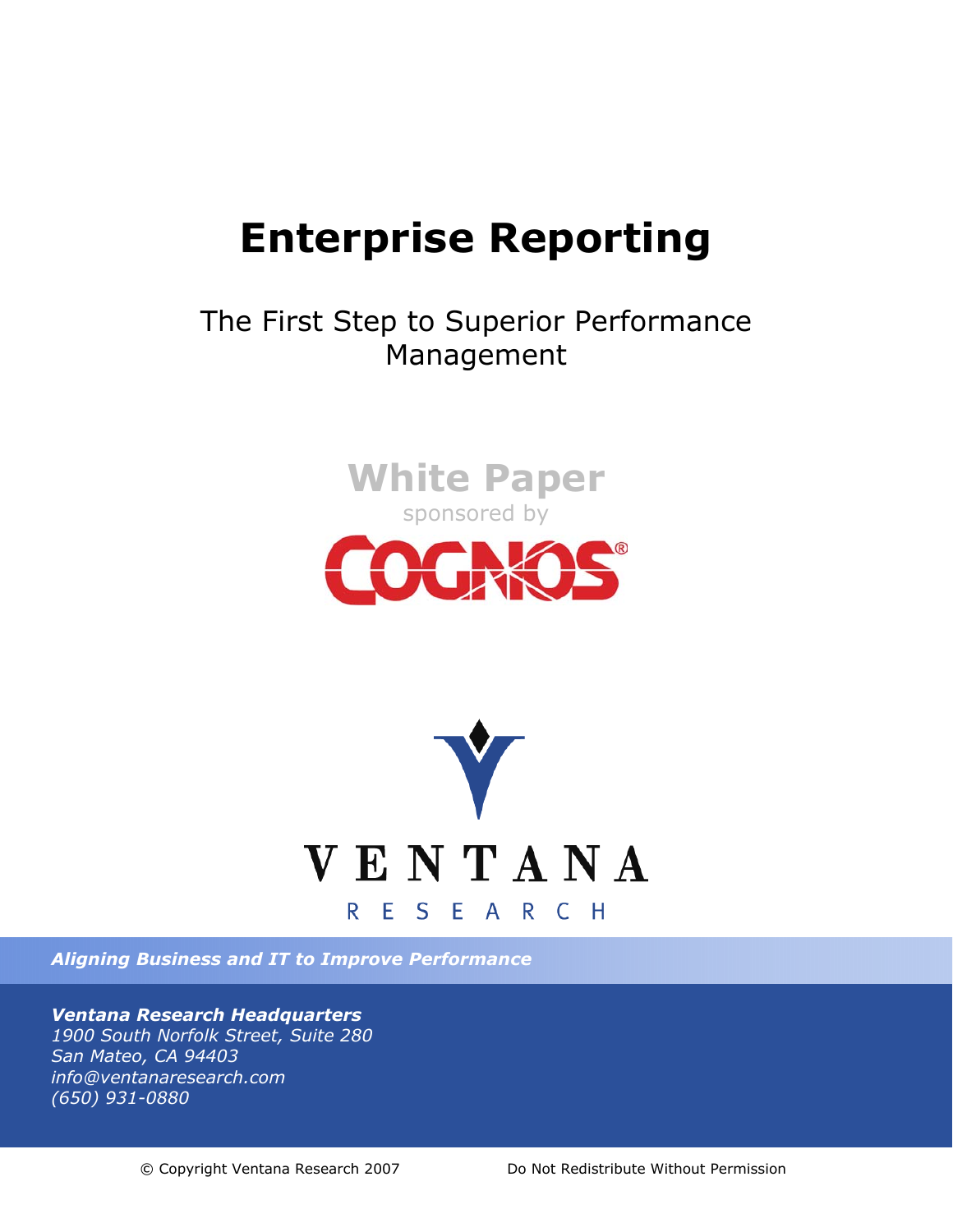## **Table of Contents**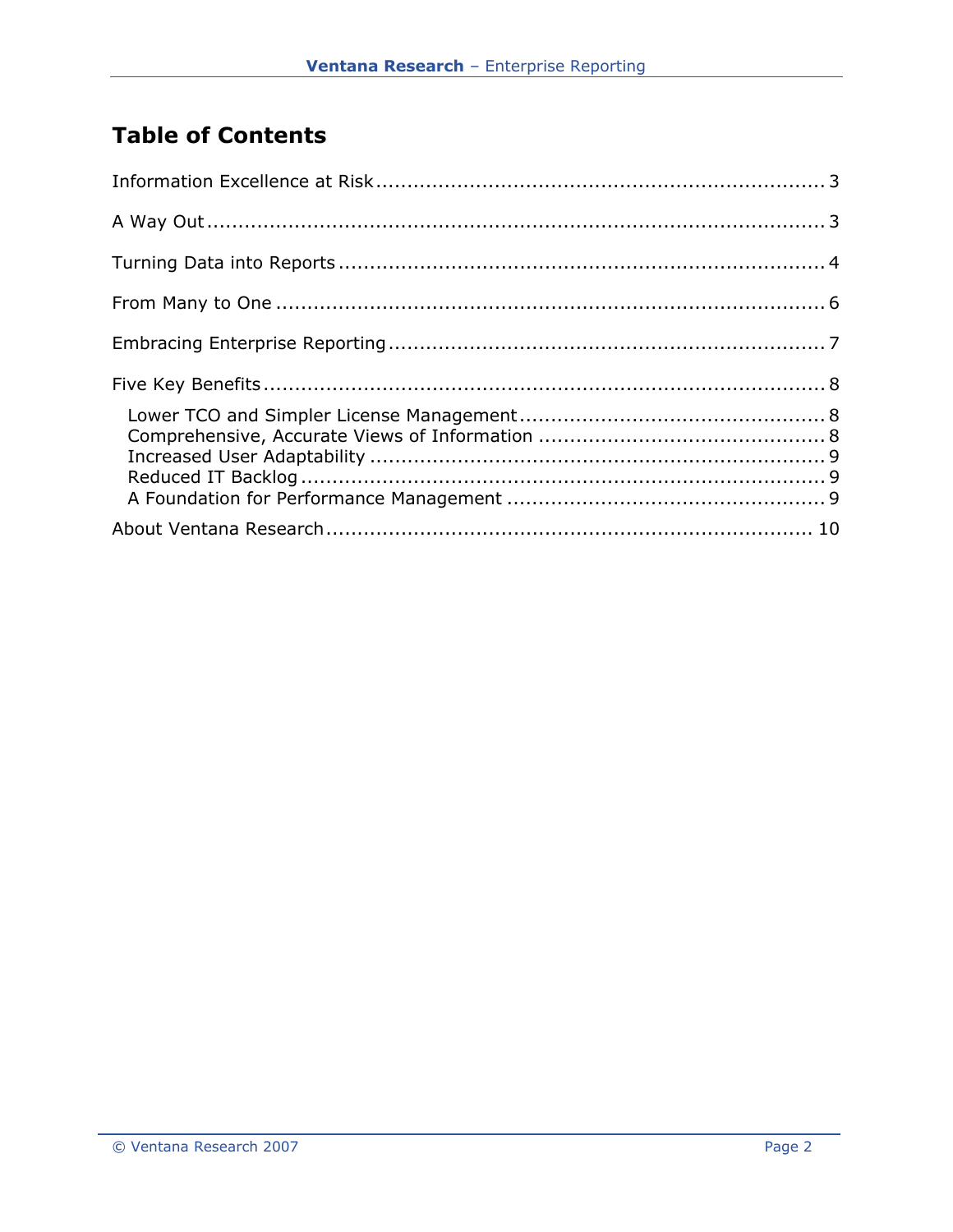#### <span id="page-2-0"></span>**Information Excellence at Risk**

It's not hard to understand the need for high-quality business intelligence (BI) and performance management solutions. Most IT organizations have responsibility for lots of data, lots of applications – and hundreds, if not thousands, of reports. Employees and business partners count on these reports to keep them up to date and support their decision-making, even as they acknowledge that the reports often do not provide complete or sufficiently timely information. Generated by an array of different tools, the multiple (and perhaps contradictory) data points presented in the heterogeneous reports require users to move from interface to interface to piece together a consolidated view of customers, products and their department's performance compared to expectations.

There is near-universal agreement that users spend too much time gathering and organizing data from reports, but the nature and number of the systems that generate them make it hard for IT to help. Legacy and homegrown reports have traditionally taken a long time to run, consuming processing cycles and locking out other users and processes that need the same data. If user requirements change in the middle of a run, often the whole process must be started over from the beginning. IT has to service one report after another, leaving little time for it to plan to break out of this cycle to take advantage of new forms of information access, analysis and reporting.

Even as businesses in many industries look to cut costs, IT's reporting responsibilities are increasing. Regulatory compliance puts pressure on organizations to use reporting to establish audit trails and define accountability. Strategic initiatives, such as improving customer satisfaction, require collaboration among multiple departments and business functions. Management and users demand that IT deliver "a single version of the truth": a consistent picture of customers, sales channels or other matters of interest based on high-quality data brought together from all relevant sources. But the array of point reporting solutions dispersed across the enterprise are a major impediment.

## **A Way Out**

Enterprise reporting is a way out of this chaos. A fundamental reason why organizations choose to invest to move from point solutions to an enterprise reporting platform is that users are struggling to overcome data confusion. In primary research conducted recently by Ventana Research, respondents to a survey cited "too many incompatible tools" as the biggest reason why their organizations cannot establish a single version of the truth. Enterprise reporting offers a single platform that can deliver this reliably high quality view of data across a range of reports. And it simplifies life for IT, enabling it to manage changes in user requirements centrally rather than having to turn to a different tool in each case.

There are a number of compelling arguments for the deployment of enterprise reporting, not the least of which is that it can provide a solid platform on which to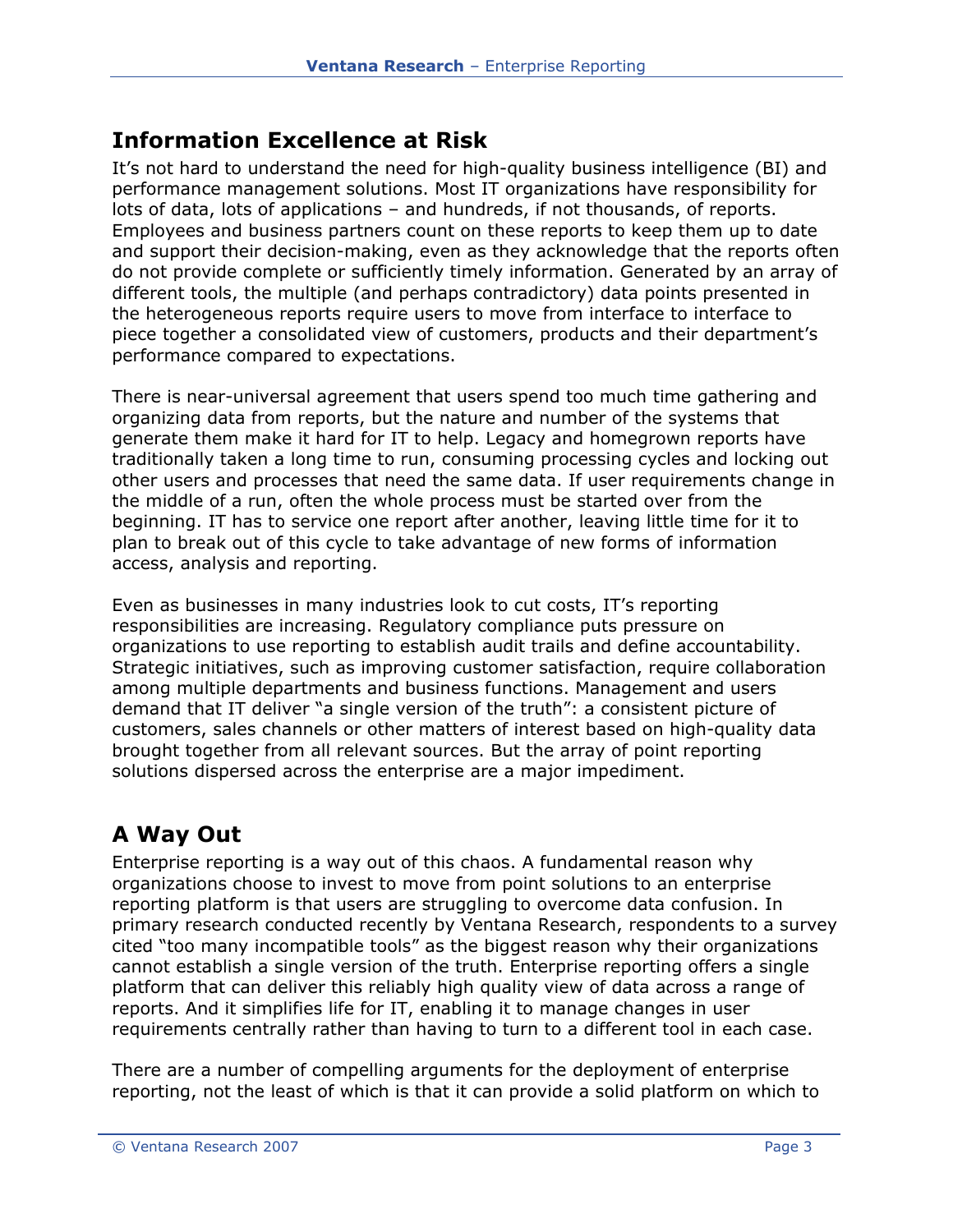<span id="page-3-0"></span>expand the reach of BI tools affordably to more users and to focus BI on producing actionable intelligence that can make a difference immediately.

An enterprise reporting platform also can enable organizations to advance their BI implementations toward performance management, which aligns not only information but also people, processes and technology systems with a common set of strategic goals and objectives. Six Sigma, Balanced Scorecard and other measurement methodologies rely on key performance indicators (KPIs) that in turn depend on BI reporting systems to feed relevant and timely data to metrics.

The starting point for performance management is reporting. Combining performance management with an enterprise BI reporting system yields exponential benefits across the organization and does so more cost-effectively than point solutions implemented by individual lines of business and functions. However, for IT to give performance management the attention it deserves, an organization's IT managers should consider upgrading and consolidating reporting into an enterprise system that can decrease their workload rather than add to it. Crucial to meeting this challenge is self-service, which reduces the burden on and cost to IT. Our research shows that most users prefer a self-service capability to create and modify their own reports, dashboards and scorecards. By supporting self-service in a managed way, enterprise reporting can empower users while keeping IT's maintenance workload in check.

## **Turning Data into Reports**

It can be intimidating for IT managers to contemplate the enormous quantity of data gathered within their organization and from outside sources that must find its way into the reports users want. Online transaction systems (OLTP), e-commerce systems and other applications pour so much data into underlying repositories that even midsize enterprises are starting to find themselves having to store many terabytes. In today's information-driven economy, IT must play a critical role in organizing data and helping users across the business derive meaning from it to use for timely business analysis, collaborative decision-making and regulatory compliance.

Reporting systems have long played a vital role in answering requests for data and delivering it to users in formats they can use. In the past, IT had to write customized programs to produce each kind of report – and in many organizations, these legacy systems live on. While more accessible and visually friendlier than the stacks of "green bar" paper reports of old, legacy reporting systems – often hardcoded in siloed applications or transaction systems – have contributed mightily to IT's maintenance headaches. As well, the information integration challenges they present are substantial and complex.

Most organizations have invested in reporting tools to help them address business requirements and deliver data in a rapid, repeatable fashion. Reporting tools typically offer application programming interfaces (APIs) or more customized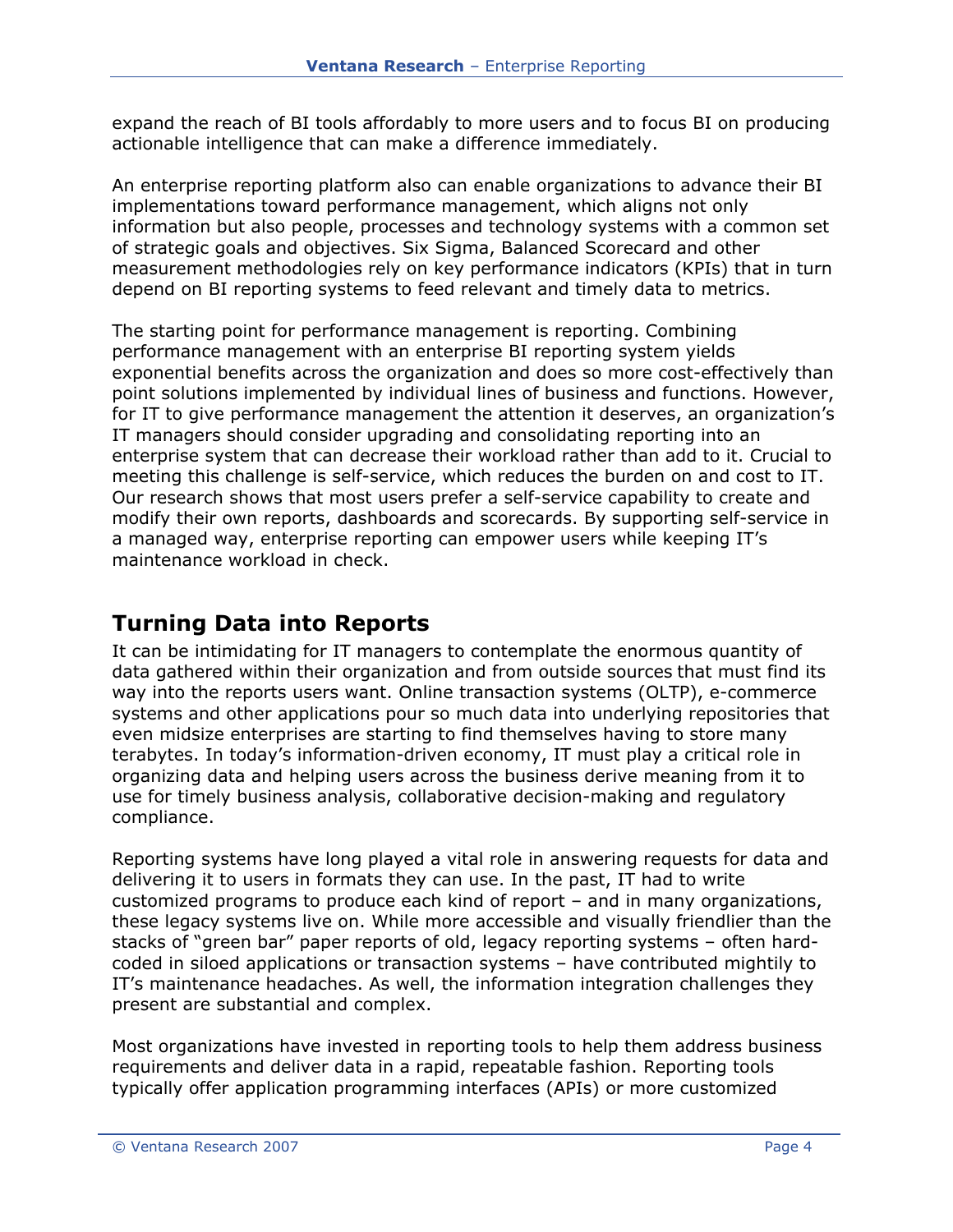programming options for accessing databases, files and application systems. There are many styles of reports. Typically, after they interview users to understand their requirements, IT developers choose among five kinds of reports:

- Production reports
- Analytic reports
- Operational reports
- Ad-hoc reports
- Managed reports.

Standard production reports generally are the default choice for IT. These normally use fixed formats and parameters to deliver year-to-date sales by sales rep, response rates for marketing campaigns, inventory depletion by region and so on. Regional business managers in a restaurant chain, for example, will use them to track quarterly or monthly profit and loss for each of their locations. The reporting tool's management features typically make it possible to schedule report execution, handle security and ensure the data is available and in correct formats. If they're needed, IT can create operational reports that focus on particular business operations or processes, zeroing in on the needs of employees in the field or the front office or the analytic demands of business managers and executives.

Ad-hoc reporting allows users to go beyond the fixed reporting to do their own queries against data sources. It often is the first step in self-service; technically astute executives and analysts use online analytical processing (OLAP) and ad-hoc query tools to interact directly with the contents of a data mart, generally without IT's involvement. Sales managers who must adjust their planning quickly to address changing business conditions, for example, will do ad-hoc querying rather than wait for IT staff to customize a standard production report. Corporate executives who don't do ad-hoc querying and reporting themselves might designate business analysts – that is, the small number of power users who are intimately familiar with departmental spreadsheets and other reports as well as the corporate database – to perform all ad-hoc queries.

While this is an important capability, too much ad-hoc reporting is a sign that the standard reports aren't doing their job; it also exposes IT systems to poorly focused or overly broad "queries from hell" – the legendary queries that bring databases to their knees, dim the lights and make it impossible for other users or applications to access the data. Unfortunately, some reporting tools bundled with applications and data marts are either too "canned," forcing users to come to IT for ad hoc queries, or insufficiently preconfigured, inviting users to engage in too much ad-hoc activity. Thus, a major goal of managed reporting is to develop, validate and organize instances of production reports, so that before choosing to issue an ad-hoc query, a user can check to see if another report already offers the information being sought. Managed, "parameterized" reporting can also be interactive, allowing a user to input values in fields or select values for query parameters, often from drop-down lists. Users can drill down from within the production report through a hierarchy of reports to see the sales results for a brand of soft drinks, for example, or to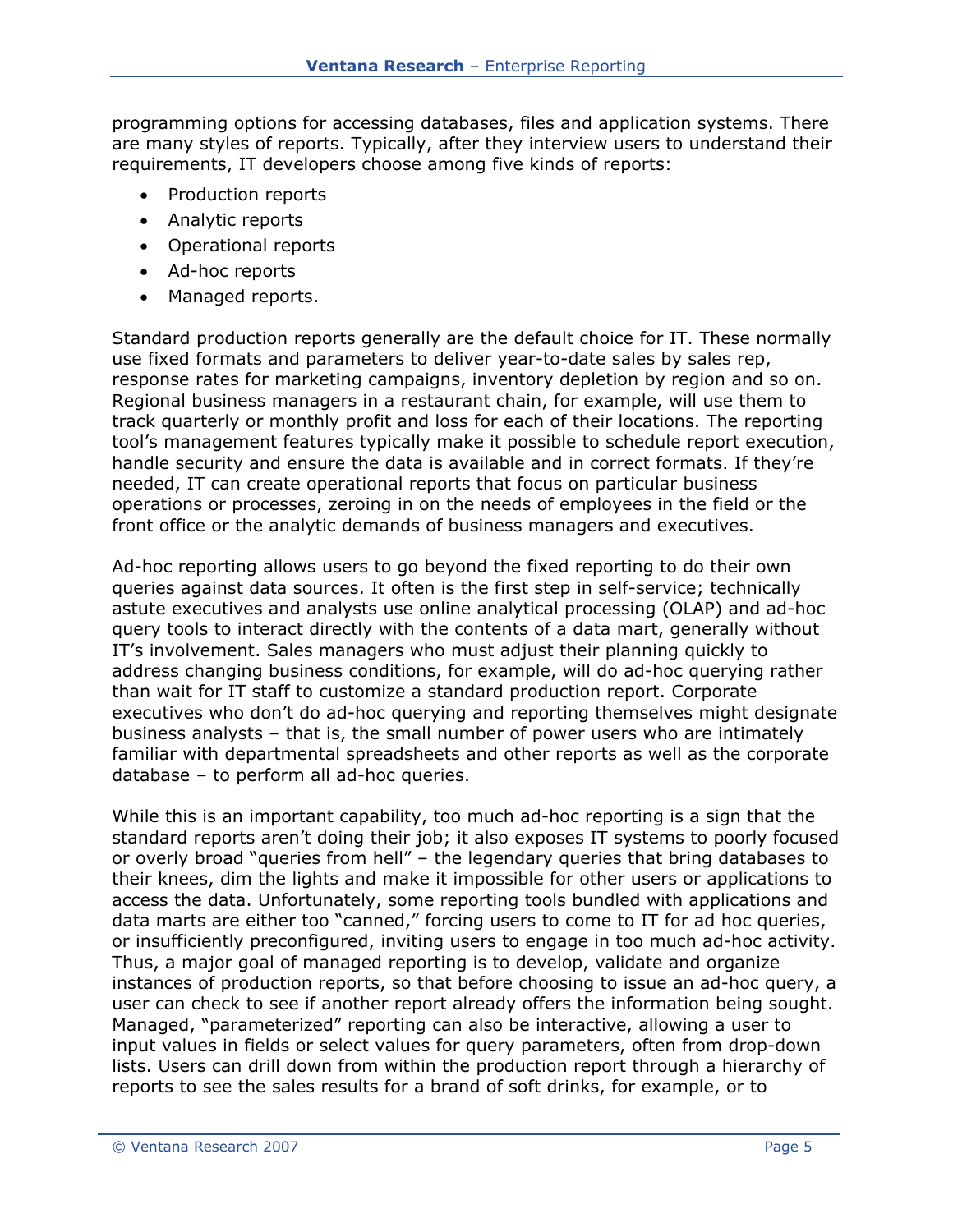<span id="page-5-0"></span>compare regional and national sales reports. This style of reporting is far more manageable from an IT perspective, both ensuring that overall query performance is acceptable and protecting underlying data sources from corruption or crashes.

Reporting in general is sufficiently vital to organizational performance that IT should continuously re-evaluate whether current tools and procedures are delivering to users the best and most complete understanding of the data. This evaluation should always focus on the business goal of reporting: to enable users to make smart decisions that benefit the whole organization. IT managers should always ask, Are users finding what they want? Is the data timely? Are we getting too many requests for customization? And finally, do the tools available to IT developers allow them efficiently to make improvements, tailor reporting styles to fit users' needs and schedule report delivery as needed? Addressing these questions should be an ongoing process.

A major issue in all aspects of BI implementation, but particularly reporting, is spreadsheet integration. Whether out of habit or preference, many users do ad-hoc analysis and create reports using desktop spreadsheets such as Microsoft Excel. The spreadsheet is inexpensive and great for personal productivity and versatile enough to support a range of activities, including budgeting and forecasting. But these conveniences come at a cost: Most spreadsheets exist separately from enterprise resource planning (ERP) and other application systems as well as from BI reporting. In addition, spreadsheet workbooks can exist in multiple versions, and auditing and tracing errors is difficult. Any serious effort at improving reporting has to deal with desktop spreadsheets.

## **From Many to One**

Departments and business functions use various reporting tools, some of which may have come packaged with BI tools, data warehouses, data marts, ERP, customer relationship management (CRM) or other applications. Mergers and acquisitions often bring dissimilar systems under one roof, along with more software licenses to manage. When personal spreadsheets are added to the mix, it becomes clear why the sheer volume and diversity of reports prevent organizations from stepping up to a shared, enterprise view of information.

The Ventana Research Maturity Model defines four levels of organizational maturity. The Maturity Model is an analytic tool that also can be used by individual organizations assess their maturity in, among other factors, deploying and using business and technology tools and processes. Reporting tied to single applications or data sources fits into the lowest ("Tactical") level, where technology is deployed for departmentally independent initiatives to serve only a primary user community. Before an organization can move up to higher maturity levels, IT and business managers have to address a number of messy problems associated with point reporting:

• High Cost. IT must support an array of reporting systems, each of which requires specialized technical training. With too many tools trying to access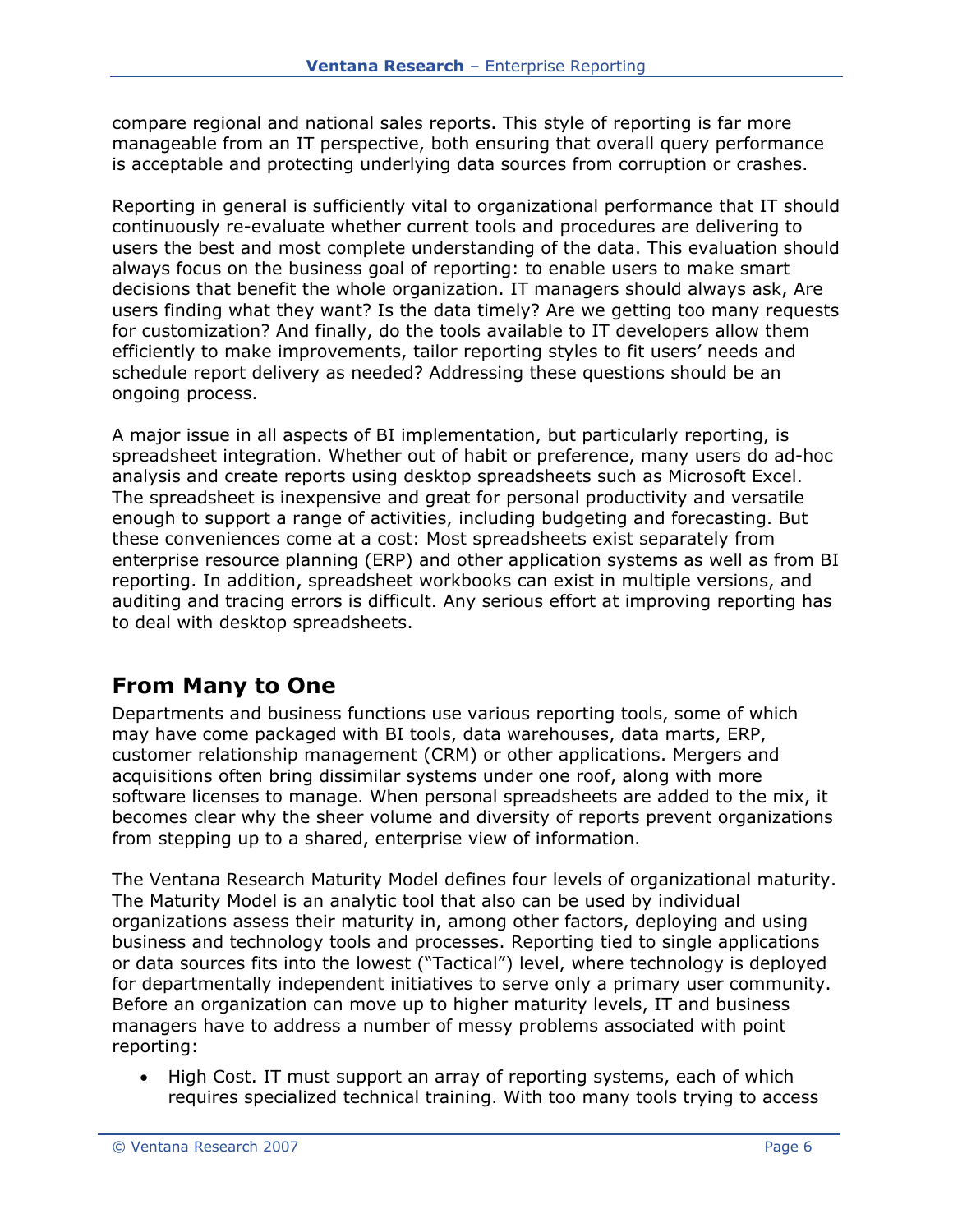<span id="page-6-0"></span>the organization's data sources, often without proper controls, overall system performance suffers, forcing IT to spend money to upgrade underlying technology.

- Poor Data Quality and Integrity. When each reporting system lives within its own silo, IT has a tough time ensuring that users are seeing a single view of customers, products and more. Each system typically has its own data model. And the multitude of reporting systems can lead to versioning problems and other data integrity woes.
- Inflexibility. A reporting system may be great for the one application it is dedicated to, but organizations then have to reinvent the wheel when using that tool to set up reporting for other users or departments. IT also faces a difficult task when trying to modernize systems for the Web or mobile devices.
- Inability to Manage User Requirements. Business conditions change rapidly these days, which means that users' reporting requirements also change. Having to make changes for each set of users dependent on each point reporting tool is a chore both repetitive and unique, and it leads to an application backlog. User requirements are also duplicated across tools, forcing IT to repeat maintenance steps that vary only because the tools are different.
- Unclear Picture of Business Performance. Older reporting systems may be good at delivering desired data, but typically they don't deliver the business context or metrics users need to fully understand what the numbers are saying. Moreover, single-purpose reporting tools prevent users from knowing more than that particular application or data mart can tell them.

Under competitive pressure, your organization doesn't want sales or service representatives to have to sift through 10 different reports, including that desktop spreadsheet the boss just e-mailed over, just to gain at best a partial view of the customer. Nor does it want IT talent mired in routine maintenance of an array of different reporting systems when their expertise is needed for strategic applications that could drive the business forward.

## **Embracing Enterprise Reporting**

To address these challenges and set the stage for new initiatives, leading organizations are embracing enterprise reporting. Enterprise reporting is about developing an integrated view of the organization's entire portfolio of data sources. Through a single platform that brings reporting tools and styles together with a robust metadata platform that can integrate multiple data models, organizations can produce an array of reports and dashboards, without having to shift from system to system to get it done. By unifying reporting, data held by different departments or in different systems can be brought together to yield new insights about business performance, resource utilization and more.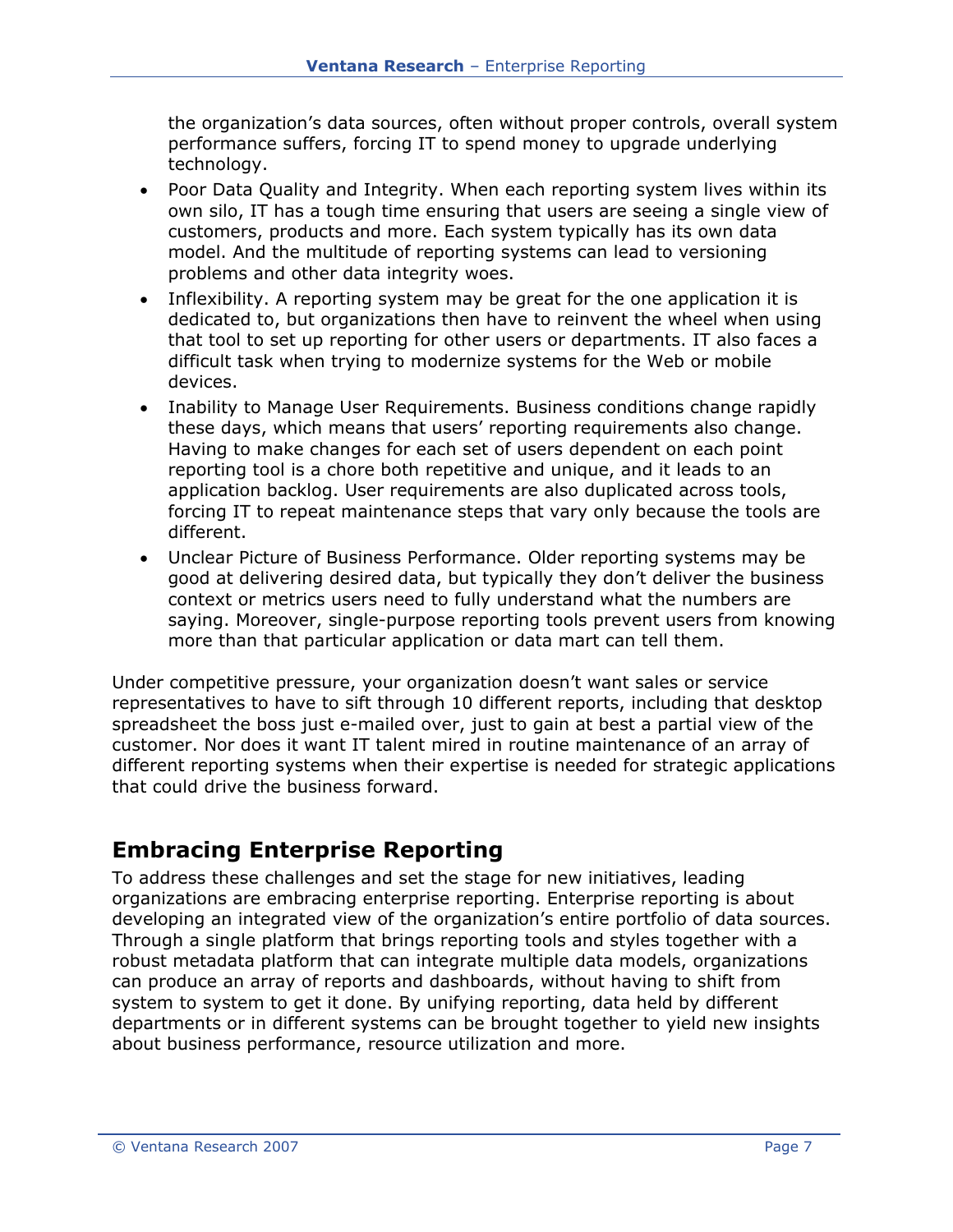<span id="page-7-0"></span>Enterprise reporting can address IT's pain points by consolidating and streamlining reporting system support and responsibilities. As the demand for information delivery and its management increases in intensity, IT needs to gain control of reporting tools and establish an enterprise-level platform that centralizes system performance optimization. IT's architects also can position enterprise reporting where it belongs: at the core of a comprehensive information architecture, rather than as an uncontrolled assortment of tools applied here and there to businesscritical data sources.

With enterprise reporting in place, users in the lines of business also will enjoy fewer maintenance responsibilities and an increased ability to focus on applying information to business decisions and execution, rather than on teasing out the underlying metadata held by different data sources. Enterprise reporting can deliver modernization as well by supporting data visualization, interactivity, the integration of unstructured information and process management, all of which are important to setting the stage for performance management.

## **Five Key Benefits**

Replacing the organization's point solutions with an enterprise reporting platform is an important step toward establishing information as the fuel that powers the business. It will allow organizations to progress to the "Advanced" level of the Ventana Research Maturity Model, where information systems make data meaningful to an audience beyond its original consumers. Plus, as a single platform, it can take advantage of advances in software and Web services that would be harder, if not impossible, to implement with a grab bag of disconnected systems. Let's look at five key areas where enterprise reporting can make a difference.

#### *Lower TCO and Simpler License Management*

According to "Service-Oriented Architecture for Business Intelligence," a recent research report by Ventana Research, 59 percent of the organizations surveyed expect to adopt an SOA within the next year. The report highlights the emphasis businesses are putting on lowering the total cost of ownership (TCO) for technology, moving toward more flexible software and service licensing and gaining benefits associated with SOA, such as loose coupling of services, reusability and better alignment with business. By establishing enterprise reporting within the SOA framework, an organization can set a course toward BI services that will further bring down TCO and reduce the number of licenses the organization has to manage.

#### *Comprehensive, Accurate Views of Information*

To understand business performance with respect to customers, supply chains, corporate profitability and other key matters, users need to see information drawn from more than one application, if not more than one department. And they need to be able to drill down to understand the details, not just stop at the summary bar graphs and pie charts that appear in a portal or on a dashboard. Enterprise reporting, as an independent layer above ERP and/or other applications, frees users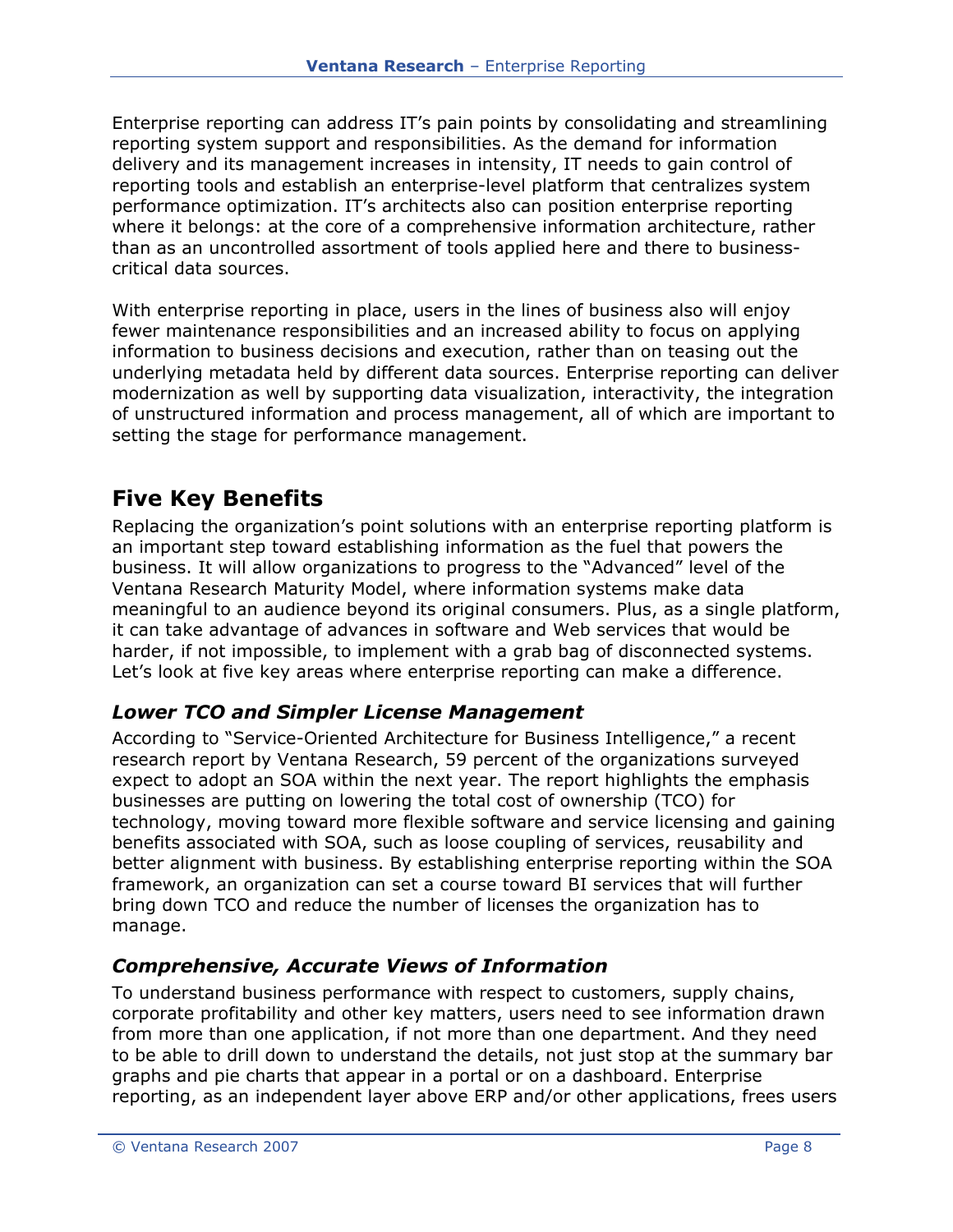<span id="page-8-0"></span>from being tied to one system and enables them to access and analyze information from heterogeneous sources. The enterprise reporting system's metadata handles integration so that users don't have to know the differences in data models and dictionaries to make use of the information.

#### *Increased User Adaptability*

By working with a consolidated suite, IT doesn't have to employ multiple tools to deliver all the styles of reporting that users need. Business managers, for example, can just drag and drop reporting options to satisfy requirements rather than ask IT for another round of time-consuming, expensive customization. Simplifying and consolidating options into an enterprise platform is important right now because the Web is broadening even further the kinds of information access, analysis and sharing options business users want. IT won't have time to switch from tool to tool to enable Web-based search, access for mobile devices and connectivity to Microsoft Office tools. The smoother, more cost-effective and more agile approach is to work with an SOA-based enterprise reporting platform.

#### *Reduced IT Backlog*

Drag-and-drop simplicity is one facet of a major goal: to give users the ability to do things themselves. Not only do users want the power of information, IT needs to give it to them so it can lower its own costs and reduce the application development and upgrade backlog. Self-service is how businesses drive down many internal costs, and IT can use it to free up resources to focus on governing and managing information, issues that are ever more critical in this age of intensifying regulation and privacy concerns. Enterprise reporting will give users the confidence that IT is standing behind the quality of the information – not standing in the way of legitimate business needs to access and analyze it.

#### *A Foundation for Performance Management*

The consistent view of information that enterprise reporting can deliver is a key enabler of advanced BI analysis. Performance management moves beyond just looking at data to an understanding of what the data says about how the business is performing – and even more important, what to do if numbers fall outside of expectations. Drawing from ERP and other relevant applications and data sources, enterprise reporting can populate key metrics and performance indicators with timely data. Finally, organizations will be able to see the results of the application of best practices, Six Sigma and other methodologies. Performance management can become part of a continuous, organization-wide improvement cycle.

Reporting has long been a core activity getting valuable information out to users. The time has come to take it to the next level: to make possible a broader, richer and higher-quality view of the data so users can make important decisions fast and act with confidence. Enterprise reporting will consolidate the gains of the past and prepare a platform for the future, including the implementation of performance management. In the marketplace, advantages accrue to those who can seize opportunity. Performance management gives organizations uncommon insight, but